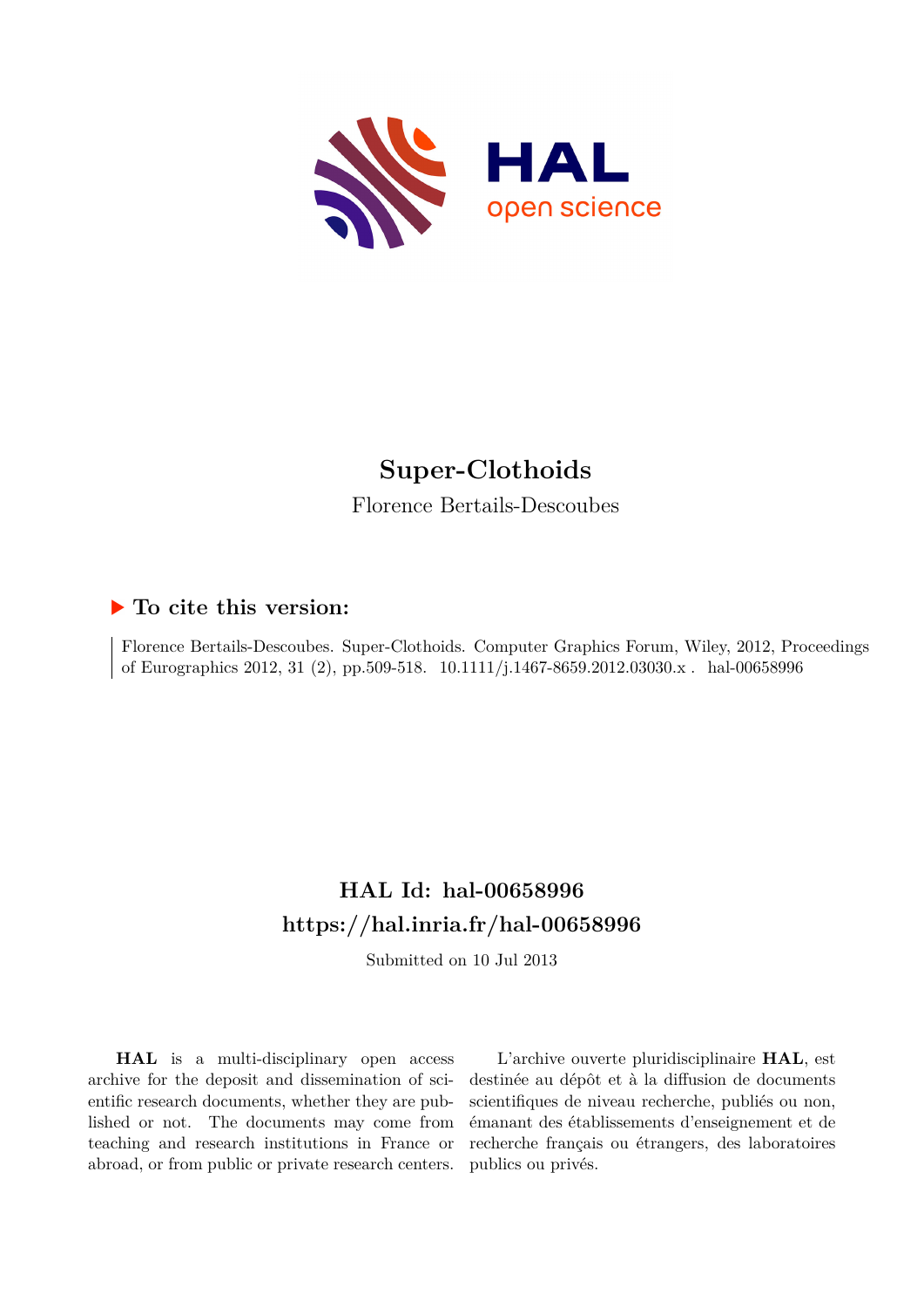## **Super-Clothoids**

Florence Bertails-Descoubes

INRIA, Grenoble, France

<span id="page-1-1"></span>

<span id="page-1-0"></span>**Figure 1:** *A smooth sketch is first converted into either G*<sup>1</sup> *piecewise circular arcs or G*<sup>2</sup> *piecewise clothoids, using Baran et al.'s fitting method with a fixed geometric error [\[BLP10\]](#page-10-0). The two primitives are then converted into a super-circle [\[BAC](#page-9-0)*∗*06] and into our new super-clothoid model, respectively. While the initial shape looks fair for both models, during deformation the super-circle exhibits displeasing discontinuities (dashed circled) whereas the super-clothoid always keeps a smooth shape.*

#### **Abstract**

*Piecewise clothoids are 2D curves with continuous, piecewise linear curvature. Due to their smoothness properties, they have been extensively used in road design and robot path planning, as well as for the compact representation of hand-drawn curves. In this paper we present the Super-Clothoid model, a new mechanical model that for the first time allows for the computing of the dynamics of an elastic, inextensible piecewise clothoid. We first show that the kinematics of this model can be computed analytically depending on the Fresnel integrals, and precisely evaluated when required. Secondly, the discrete dynamics, naturally emerging from the Lagrange equations of motion, can be robustly and efficiently computed by performing and storing formal computations as far as possible, recoursing to numerical evaluation only when assembling the linear system to be solved at each time step. As a result, simulations turn out to be both interactive and stable, even for large displacements of the rod. Finally, we demonstrate the versatility of our model by handling various boundary conditions for the rod as well as complex external constraints such as frictional contact, and show that our model is perfectly adapted to inverse statics. Compared to lower-order models, the super-clothoid appears as a more natural and aesthetic primitive for bridging the gap between 2D geometric design and physics-based deformation.*

Categories and Subject Descriptors (according to ACM CCS): I.3.3 [Computer Graphics]: Picture/Image Generation—Line and curve generation

## **1. Introduction**

Deformable 1D structures are ubiquitous in our real environment as well as in imaginary, human-created worlds. Such long and thin objects can depict ropes, hair, grass, trees, and even the shape of animals or humans. In 2D, smooth curvelike shapes naturally emerge from the drawing of lines and

 $\odot$  2012 The Author(s)

serve as core primitives for many artistic techniques such as arabesques or calligraphy. Computing their deformation in a realistic way represents an important challenge, for both interactive design applications and 2D animation. In this paper we focus on the physics-based simulation of a widely used class of 2D geometric curves: *piecewise clothoids*.

Computer Graphics Forum  $\odot$  2012 The Eurographics Association and Blackwell Publishing Ltd. Published by Blackwell Publishing, 9600 Garsington Road, Oxford OX4 2DQ, UK and 350 Main Street, Malden, MA 02148, USA.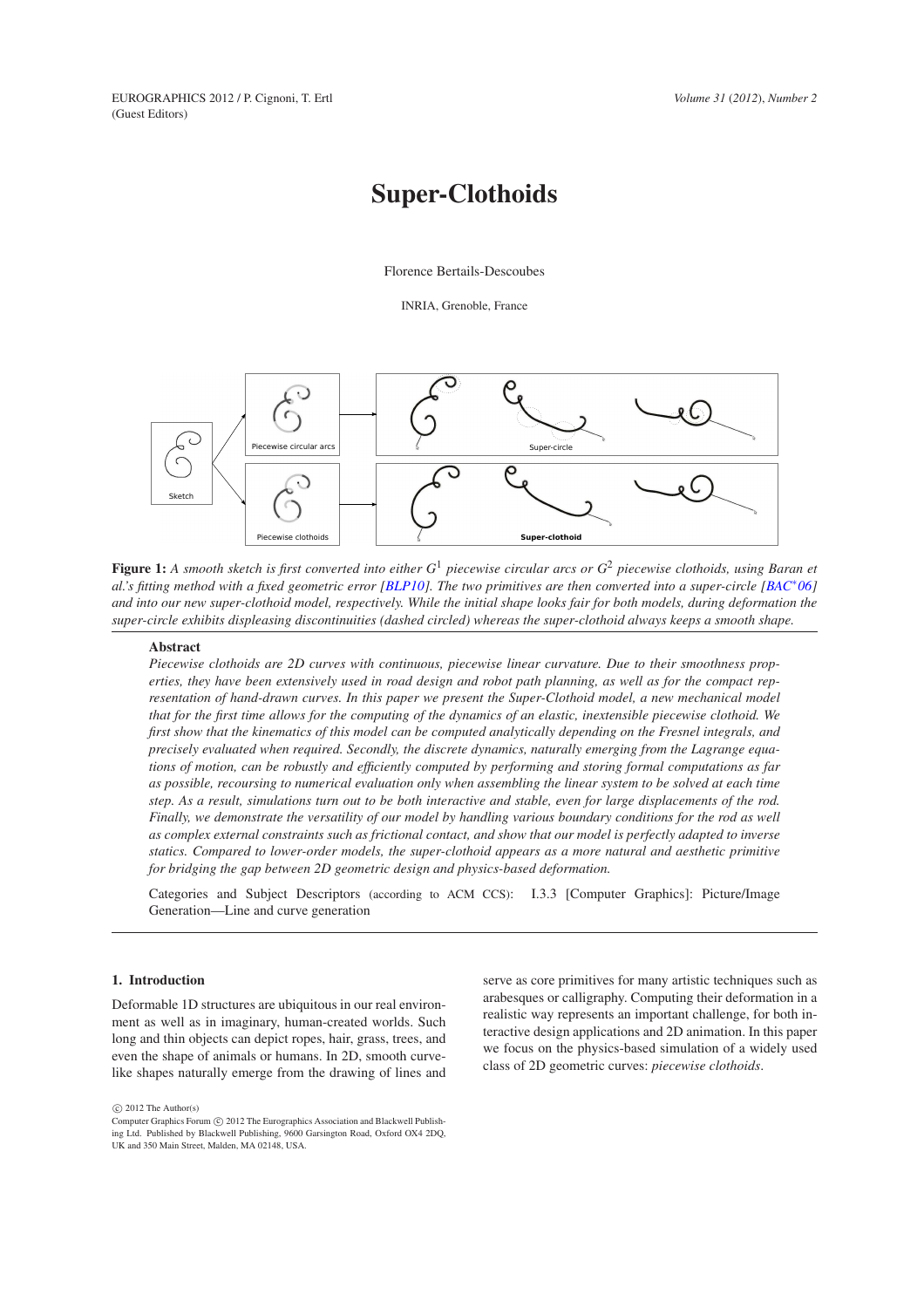## <span id="page-2-0"></span>**1.1. Related Work**

**Geometric curve design** In geometric design, much work has been devoted for more than half a century to the search for curve primitives adapted to the interactive and controllable design of objects. Spline primitives have been acknowledged as the ideal primitives for applications requiring some good and fast controllability under positional or tangential constraints. *Fairness*, characterizing the aesthetic of a curve or a surface, has also become an important criterion for quality in engineering design [\[Sap94\]](#page-10-1). Among all the different metrics that have been proposed to measure fairness, one popular criterion is to consider that a fair curve should possess a slowly varying curvature [\[MS92,](#page-10-2) [HT10\]](#page-10-3). *Clothoids*, characterized by a linear curvature, are precisely curves that minimize the curvature variation, subject to endpoint constraints [\[Lev08\]](#page-10-4). They are thus renown for their visually pleasing appearance, and for this reason have recently found various applications such as shape completion in computer vision [\[KFP03\]](#page-10-5) or the compact and automatic representation of artistic sketched lines in computer graphics [\[MS08,](#page-10-6)[BLP10\]](#page-10-0).

**Physics-based animation of curves** On the other hand, the animation of slender structures has become a very active field of research in computer graphics in recent years, and various mechanical models have been proposed for modeling the dynamics of 3D inextensible rods with elastic bending and twisting. While many authors have relied on an explicit 3D parameterization of the centerline [\[LMGC04,](#page-10-7) [ST07,](#page-10-8) [ST08,](#page-10-9) [TGAB08,](#page-10-10) [BWR](#page-10-11)<sup>\*</sup>08, [SLF08,](#page-10-12) [BAV](#page-10-13)<sup>\*</sup>10], others have preferred to design compact rod models parameterized by a minimal set of physical parameters that fully describe the kinematics of the rod, without the need for adding any extra constraints [\[BAC](#page-9-0)∗06, [Had06,](#page-10-14) [Ber09\]](#page-10-15). As a result, the latter class of approaches can capture perfect inextensibility of the rod (and thus, "nervous" motions) while avoiding the recourse to some large stretching energy [\[ST07,](#page-10-8) [ST08\]](#page-10-9), which may ruin the stability of the model, or to projection schemes  $[BWR*08, BAY*10]$  $[BWR*08, BAY*10]$ , which may cause some artificial energy loss.

In the vein of reduced-coordinates models, the super-helix model [\[BAC](#page-9-0)∗06] has been proposed as a high-order primitive (helical elements in 3D, circular elements in 2D) able to accurately capture the motion of complex geometric curves - as curly as desired - with only a few elements. Moreover, as the model is parameterized by the curvature, the internal elastic forces - linear in curvature - can be computed using a fully implicit scheme, in contrast to other approaches. As a result, the model is guaranteed to remain very stable even under large displacements or when using a large time step. The degree of representation of this model is nevertheless limited to the first order, which is not sufficient for generating curves that are appealing to the eye, *i.e.*, that satisfy the fairness property. Note that some previous approaches do simulate the dynamics of at least  $G^2$ -smooth curves such as splines, see *e.g.* [\[LMGC04\]](#page-10-7). However, such models are

parameterized using the maximal-coordinates formulation, which raises the stability and energy preservation issues mentioned above when attempting to enforce the kinematics of the rod. In this paper, we would like to go one step further in the formulation of high-order *reduced-coordinate* models, by proposing a *G* 2 -smooth (instead of *G* <sup>0</sup> or *G* 1 -smooth) dynamic curve primitive made of elements with linear curvature (clothoids) instead of constant curvature (segments or circular arcs).

**From curve design to physics-based animation** Recently, Derouet-Jourdan et al. [\[DJBDT10\]](#page-10-16) showed that reducedcoordinates models such as the super-helix model are particularly suitable for solving the inverse statics problem: there always exists a simple and intuitive solution that identifies the physical parameters of the rod model such that any input curve corresponds to a stable configuration of the rod at rest under gravity. Applications include 2D physically-based animation in animated movies and video games, based on a "what you draw is what is simulated" concept. However, with this approach, input curves first need to be approximated by piecewise circular arcs in order to conform to the geometry of the 2D super-helix model. In contrast, piecewise clothoids nicely unify curve drawing and curve simulation while guaranteeing the fairness property from the design to the animation.

## **1.2. Contributions**

- We introduce the super-clothoid model, a new dynamic primitive for simulating the motion of an inextensible and elastic piecewise clothoid. While being extremely compact in term of richness of representation and guaranteeing  $G^2$ -smoothness at any resolution, this model robustly and efficiently captures the deformations of rods under large displacements, with only a few elements.
- We handle various external forces, bilateral and unilateral constraints with or without friction, and all possible boundary conditions for this model. Such a versatility can be exploited to simulate a wide variety of physicsbased objects, ranging from simple cantilever beams to free closed contours of deformable bodies colliding with the ground.
- We exactly and efficiently solve the inverse statics problem, in a similar spirit as in [\[DJBDT10\]](#page-10-16). This allows us to bridge the gap between, on the one hand, the geometric design of smooth curves, which often calls for the use of piecewise clothoids, and, on the other hand, the realistic deformation of the designed curves within a physicsbased environment.

These contributions are described in Sections [2](#page-3-0) and [3,](#page-4-0) Section [4,](#page-6-0) and Section [5,](#page-7-0) respectively. Section [6](#page-8-0) validates our model against previous approaches and presents our results, before concluding.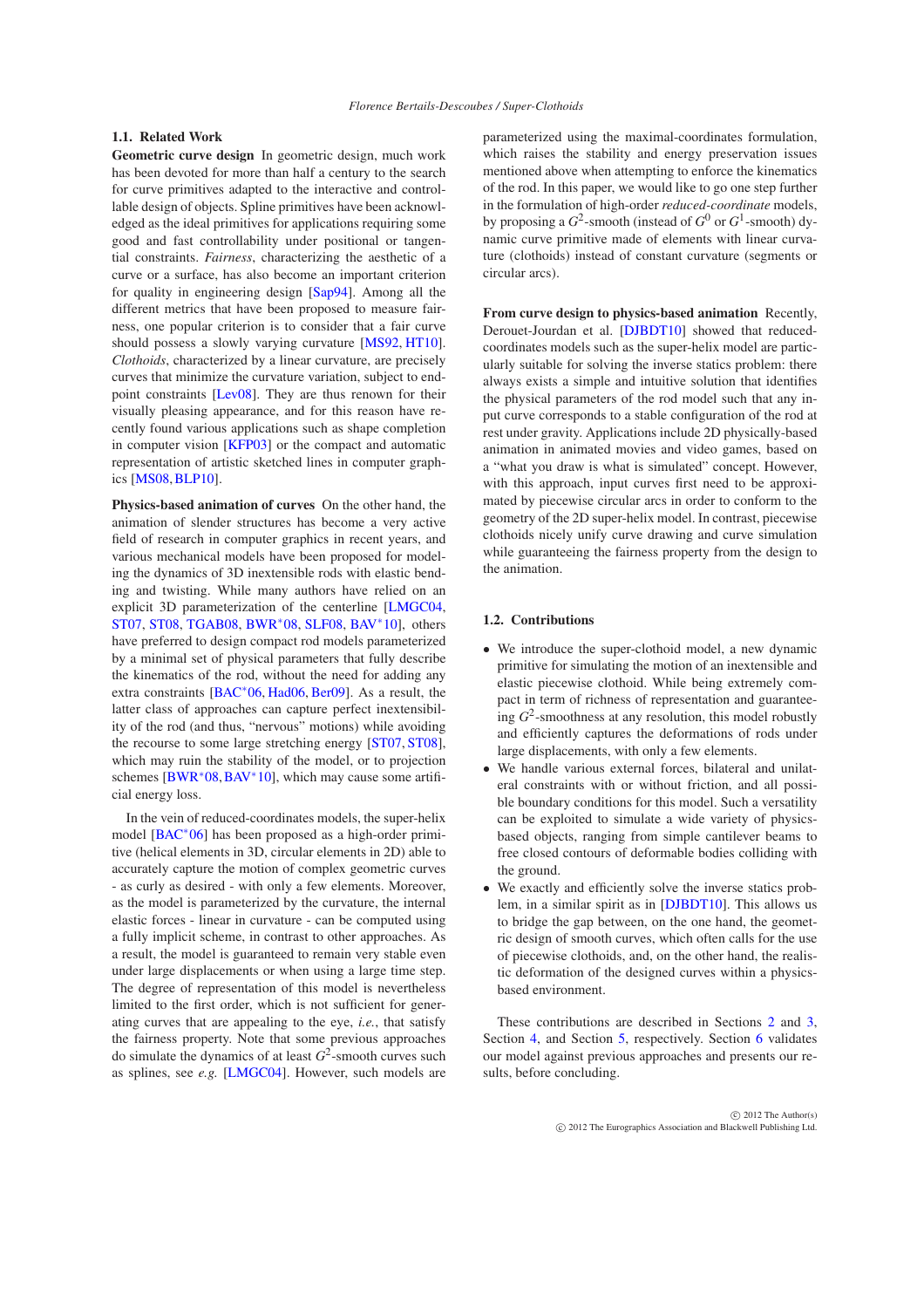## <span id="page-3-5"></span><span id="page-3-0"></span>**2. Kinematics of a Super-Clothoid**

Let  $\mathbf{r}(s)$  be the centerline of the rod parameterized by the curvilinear abscissa *s*, *L* its length,  $\theta(s)$  and  $\kappa(s) = \frac{d\theta}{ds}$  its angular and curvature functions respectively, as depicted in Figure [2.](#page-3-1) For now, the rod is assumed to be clamped at the end  $s = 0$  with clamping position  $\mathbf{r}_0 = \mathbf{r}(0)$  and clamping angle  $\theta_0 = \theta(0)$ , and free at the other end  $s = L$ . In Section [4.1,](#page-6-1) we'll see how to relax this clamping constraint and, conversely, how to constrain both ends, so as to extend the range of modeled phenomena.

<span id="page-3-1"></span>

**Figure 2:** *Notations for a super-clothoid.*

Let *N* be the number of elements composing a superclothoid, and  $E_i$  the  $i^{th}$  element of the rod, with length  $\ell_i$ . We use the term *node* for the junction point between two consecutive elements  $E_i$  and  $E_{i+1}$ , located at the curvilinear abscissa  $s_i$  (see Figure [2\)](#page-3-1). By convention we have  $s_0 = 0$  and  $s_N = \sum_{i=1}^N \ell_i = L$ . Assuming that the curvature  $\kappa(s)$  varies lineary over each element amounts to choosing  $N + 1$  scalar parameters  $\hat{\kappa}_{i,i \in \{0,\dots,N\}}$ , located at the nodes  $s_i$ , for describing the geometry of the rod. A super-clothoid made of *N* elements is thus composed of  $N + 1$  discrete curvatures  $\hat{\kappa}_i$ , that are collected in vector <sup>κ</sup>.

## **2.1. A Single Clothoidal Element**

Let us consider the element  $E_i$ , characterized by its two extremal curvatures  $\hat{\kappa}_{i-1}$  (left node) and  $\hat{\kappa}_i$  (right node) and by its length  $\ell_i$ . On the element  $E_i$ , the curvilinear abscissa *s* ranges between *si*−<sup>1</sup> and *s<sup>i</sup>* . For the sake of clarity, we denote by *u* the local curvilinear abscissa  $u = s - s_{i-1}$  ranging between 0 and  $\ell_i$  on the element  $E_i$ . The *local* curvature and angular functions  $\kappa_i(u)$  and  $\theta_i(u) = \theta_i(0) + \int_0^u \kappa_i$  thus read

$$
\kappa_i(u) = \frac{\ell_i - u}{\ell_i} \hat{\kappa}_{i-1} + \frac{u}{\ell_i} \hat{\kappa}_i
$$
\n
$$
\theta_i(u) = \theta_i(0) + (u - \frac{u^2}{2\ell_i}) \hat{\kappa}_{i-1} + \frac{u^2}{2\ell_i} \hat{\kappa}_i.
$$
\n(1)

Let  $P_i = a_i u^2 + b_i u + c_i$  be a second-order polynomial with  $a_i = \frac{\hat{\kappa}_i - \hat{\kappa}_{i-1}}{2\ell_i}, b_i = \hat{\kappa}_{i-1}$  and  $c_i = \theta_i(0)$ . Then  $\theta_i = P_i(u)$  and

 $\circ$  2012 The Author(s)

 $\kappa_i(u) = b_i + 2a_iu$ . The tangent and normal vectors **t**<sub>*i*</sub> and **n**<sub>*i*</sub> respectively read

$$
\mathbf{t}_i(u) = \begin{pmatrix} \cos(P_i(u)) \\ \sin(P_i(u)) \end{pmatrix} \qquad \mathbf{n}_i(u) = \begin{pmatrix} -\sin(P_i(u)) \\ \cos(P_i(u)) \end{pmatrix}.
$$

By integration of the tangent vector, we can compute the centerline vector as

$$
\mathbf{r}_i(u) = \mathbf{r}_i(0) + \begin{pmatrix} I_i(u) \\ J_i(u) \end{pmatrix}
$$

where the two integral functions  $I_i(u) = \int_0^u \cos(P_i(u')) du'$ and  $J_i(u) = \int_0^u \sin(P_i(u')) du'$  can be analytically computed as functions of the Fresnel integrals  $\int_0^u \cos(x^2) dx$  and  $\int_0^u \sin(x^2) dx$ . In the following however, we shall directly use  $I_i(u)$  and  $J_i(u)$  as base functions for analytically deriving the kinematics of the super-clothoid. When required, these two integrals will be evaluated numerically using Romberg integration [\[PTVF07\]](#page-10-17).

## **2.2. A** *G* <sup>2</sup> **Chain of N Clothoidal Elements**

In this section we derive the kinematics of a full superclothoid composed of  $N$  clothoidal elements with  $G^2$ smooth junctions at nodes. The first element  $E_1$  is clamped at the left end  $s = 0$  with the clamping angle  $\theta_0$ .

**Curvature and angle** We first aim at deriving the *global* expressions for the curvature and angular functions  $\kappa(s)$  and  $\theta(s)$ . Let us start by decomposing the curvature function  $\kappa(s)$  over each element  $E_i$ , as

$$
\kappa(s) = \sum_{1 \le i \le N} \kappa_i(s - s_{i-1}) \chi_i(s)
$$
 (2)

where  $\chi_i(s)$  equals 1 for  $s \in [s_{i-1}, s_i]$  and 0 elsewhere.

Using expression [\(1\)](#page-3-2) for the local function  $\kappa_i(u)$ , we can reformulate the global curvature function as

<span id="page-3-4"></span><span id="page-3-3"></span>
$$
\kappa(s) = \sum_{0 \le i \le N} \hat{\kappa}_i F_i(s) \tag{3}
$$

where  $F_i(s)$  is the  $C^0$ -smooth piecewise linear shape function

$$
F_i(s) = \begin{cases} 0 & \text{if } s \le s_{i-1} \text{ or } s \ge s_{i+1} \\ \frac{s - s_{i-1}}{\ell_i} & \text{if } s_{i-1} \le s \le s_i \\ \frac{\ell_{i+1} - (s - s_i)}{\ell_{i+1}} & \text{if } s_i \le s \le s_{i+1}. \end{cases} (4)
$$

For the completeness of Equation [\(4\)](#page-3-3) we assume that  $s_{-1}$  =  $s_0 + \varepsilon$ ,  $s_{N+1} = s_N + \varepsilon$  and  $\ell_0 = \ell_{N+1} = \varepsilon$  with  $\varepsilon \to 0$ . By integration of Equation  $(3)$ , we have

$$
\theta(s) = \theta_0 + \sum_{0 \le i \le N} \hat{\kappa}_i G_i(s)
$$
\n(5)

<span id="page-3-2"></span>where  $G_i(s) = \int_0^s F_i(s') ds'$  is the *C*<sup>1</sup>-smooth piecewise quadratic function

$$
G_i(s) = \begin{cases} 0 & \text{if } s \le s_{i-1} \\ \frac{(s-s_{i-1})^2}{2\ell_i} & \text{if } s_{i-1} \le s \le s_i \\ \frac{\ell_i}{2} + (s-s_i) - \frac{(s-s_i)^2}{2\ell_{i+1}} & \text{if } s_i \le s \le s_{i+1} \\ \frac{1}{2}(\ell_i + \ell_{i+1}) & \text{if } s \ge s_{i+1}. \end{cases} (6)
$$

 $\odot$  2012 The Eurographics Association and Blackwell Publishing Ltd.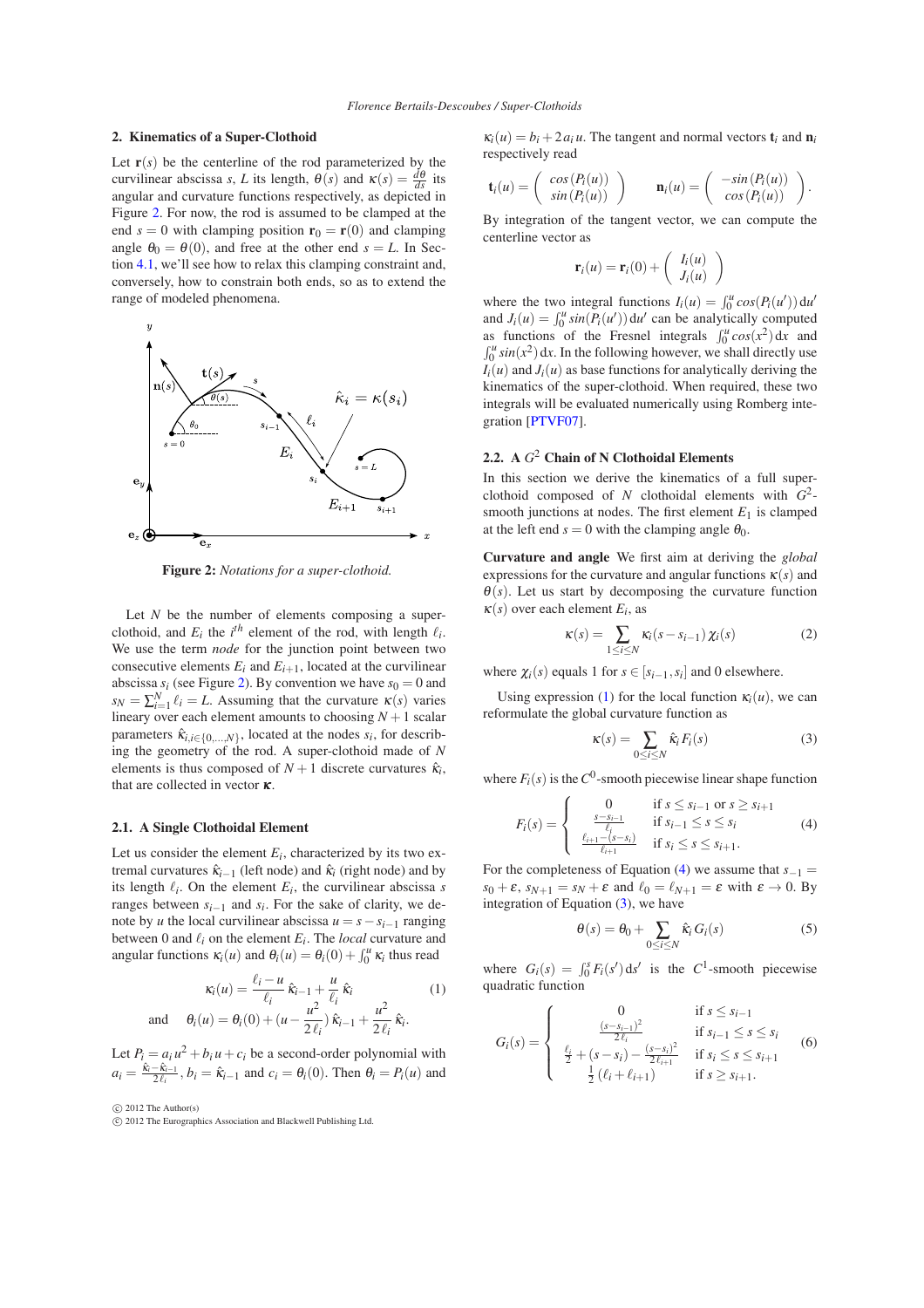*Florence Bertails-Descoubes / Super-Clothoids*

<span id="page-4-6"></span><span id="page-4-1"></span>

**Figure 3:** *Shape functions for the super-clothoid model (left) compared to those of the super-circle model (right).*

The curvature and angular shape functions  $F_i(s)$  and  $G_i(s)$ are represented in Figure [3](#page-4-1) (left), and compared against the shape functions used in the super-circle model (right).

**Position, velocity and acceleration** For the sake of clarity, let us introduce the following 2D functions

$$
\mathbf{\Phi}(s) = \int_0^s \mathbf{n}(s') \, \mathrm{d}s' \tag{7}
$$

$$
\Phi_i^G(s) = \int_0^s \mathbf{n}(s') G_i(s') ds' \tag{8}
$$

$$
\Psi(s) = \int_0^s \mathbf{t}(s') \, \mathrm{d}s' \tag{9}
$$

$$
\mathbf{\Psi}_i^G(s) = \int_0^s \mathbf{t}(s') G_i(s') ds' \tag{10}
$$

$$
\mathbf{\Psi}_{ij}^{GG}(s) = \int_0^s \mathbf{t}(s') G_i(s') G_j(s') ds'. \tag{11}
$$

All these functions (nonlinearly) depend on  $\theta_0$  and  $\kappa$  only. Let us define  $\Phi^G(s)$  (resp.  $\Psi^G(s)$ ) the matrix collecting in a 2D row the  $N+1$  column vectors  $\mathbf{\Phi}_i^G(s)_{i=0..N}$  (resp.  $\Psi_i^G(s)_{i=0..N}$ , and let  $\Psi^{GG}(s)$  be the third-order tensor with coordinate  $\Psi_{ijk}^{GG}(s)$  where *k* indicates the component index of the 2D vector  $\Psi_{ij}^{GG}(s)$ . The global position  $\mathbf{r}(s)$  then reads  $\mathbf{r}(s) = \mathbf{r}_0 + \mathbf{\Psi}(s)$ , and by applying time differentiation we get the global velocity and acceleration

<span id="page-4-4"></span>
$$
\dot{\mathbf{r}}(s) = \dot{\mathbf{r}}_0 + \mathbf{\Phi}(s) \dot{\theta}_0 + \mathbf{\Phi}^G(s) \dot{\mathbf{\kappa}} \tag{12}
$$

$$
\ddot{\mathbf{r}}(s) = \ddot{\mathbf{r}}_0 + \ddot{\theta}_0 \boldsymbol{\Phi}(s) + \boldsymbol{\Phi}^G(s) \dot{\boldsymbol{\kappa}} \n- \dot{\theta}_0^2 \boldsymbol{\Psi}(s) - 2 \dot{\theta}_0 \boldsymbol{\Psi}^G(s) \dot{\boldsymbol{\kappa}} - \left( \boldsymbol{\Psi}^{GG}(s) \overline{\otimes} \dot{\boldsymbol{\kappa}} \right) \dot{\boldsymbol{\kappa}}.
$$
\n(13)

Note that 
$$
\mathbf{r}(s)
$$
 linearly depends on  $\mathbf{r}_0$ ,  $\mathbf{\theta}_0$  and  $\mathbf{\dot{\kappa}}$ , and non-  
linearly on the other terms  $\mathbf{\dot{\theta}}_0$ ,  $\mathbf{\theta}_0$ ,  $\mathbf{\dot{\kappa}}$  and  $\mathbf{\kappa}$ . Matrix  $\mathbf{\Phi}^G(s)$ 

plays an important role as it represents the Jacobian matrix  $\left(\frac{\partial \mathbf{r}}{\partial \hat{\mathbf{k}}_i}(s)\right)$ which linearly relates  $\dot{\kappa}$  to  $\ddot{\mathbf{r}}(s)$ .

## <span id="page-4-0"></span>**3. Dynamics of a Super-Clothoid**

The dynamics of our new discrete rod model is given by the Lagrangian equations of motion

$$
\frac{\mathrm{d}}{\mathrm{d}t}\frac{\partial \mathcal{T}}{\partial \dot{\hat{\mathbf{k}}_i}} - \frac{\partial \mathcal{T}}{\partial \hat{\mathbf{k}}_i} + \frac{\partial \mathcal{U}}{\partial \hat{\mathbf{k}}_i} = 0 \qquad \forall i \in \{0, ..., N\} \tag{14}
$$

where  $\mathscr T$  and  $\mathscr U$  are respectively the kinetic and potential energies of our system, defined as [\[BAC](#page-9-0)∗06]

<span id="page-4-2"></span>
$$
\mathcal{T} = \frac{\rho S}{2} \int_0^L \dot{\mathbf{r}}^2(s) ds
$$
  
and 
$$
\mathcal{U} = \mathcal{E}_g + \mathcal{E}_{el},
$$

with  $\mathscr{E}_g$  the weighting energy of the rod and  $\mathscr{E}_{el}$  its internal elastic energy. Let *g* be the constant of gravity, ρ*S* the lineic mass of the rod and *EI* its stiffness, assumed to remain constant along the centerline. The natural curvature of the rod is denoted  $\kappa^0(s)$  and is supposed to vary linearly on each element, similarly as  $\kappa(s)$ . In the general continuous case, the potential energies  $\mathscr{E}_g$  and  $\mathscr{E}_{el}$  read [\[BAQ](#page-9-1)<sup>\*</sup>05]

$$
\mathcal{E}_g = \rho S g \int_0^L (L - s) sin(\theta(s)) ds
$$

$$
dS_{el} = \frac{EI}{2} \int_0^L (\kappa(s) - \kappa^0(s))^2 ds.
$$

#### **3.1. Discrete Equations of Motion**

<span id="page-4-3"></span>and

After analytically deriving the terms of Equation [\(14\)](#page-4-2) in the piecewise linear case, we get the following discrete dynamic equations for a super-clothoid,

$$
\rho S \int_0^L \ddot{\mathbf{r}}(s)^\top \boldsymbol{\Phi}_i^G(s) \, ds + \frac{\partial \mathcal{E}_g}{\partial \hat{\kappa}_i} + \frac{\partial \mathcal{E}_{el}}{\partial \hat{\kappa}_i} = 0 \quad \forall i \in \{0, ..., N\}
$$
\n(15)\nwhere\n
$$
\frac{\partial \mathcal{E}_g}{\partial \hat{\kappa}_i} = \rho S g \int_0^L (L - s) \cos \theta(s) G_i(s) \, ds
$$

and 
$$
\frac{\partial \mathscr{E}_{el}}{\partial \hat{\kappa}_i} = EI \sum_{j=0}^{N} (\hat{\kappa}_j - \hat{\kappa}_j^0) \int_0^L F_j(s) F_i(s) ds.
$$

The linear dependence in  $\ddot{\hat{\kappa}}_i$  explicitly appears in the acceleration term **r** of the left-side member of Equation [\(15\)](#page-4-3). Furthermore,  $\frac{\partial \mathcal{E}_{el}}{\partial \hat{\kappa}_i}$  linearly depends on the  $\hat{\kappa}_j$ . This term can thus be evaluated using an implicit time-stepping scheme. All other terms are nonlinear expressions of  $\hat{\kappa}_i$  and  $\dot{\hat{\kappa}}_i$  and will be computed explicitly. Finally, by decomposing the lefthand side term of Equation  $(15)$  using the expression  $(13)$ for  $\ddot{\mathbf{r}}(s)$ , we obtain

<span id="page-4-5"></span>
$$
\mathbb{M}(\kappa)\ddot{\kappa} + \mathbb{K}\left(\kappa - \kappa^0\right) = \mathbf{B}(\kappa, \dot{\kappa}).\tag{16}
$$

M is the dense, symmetric positive-definite mass matrix

$$
\mathbb{M}_{i,j} = \rho S \int_0^L \left( \mathbf{\Phi}_i^G(s) \right)^\top \mathbf{\Phi}_j^G(s) \, \mathrm{d}s,
$$

 $K$  is the tridiagonal, symmetric positive-definite stiffness matrix

$$
\mathbb{K}_{i,j} = EI \int_0^L F_i(s) F_j(s) \, \mathrm{d} s
$$

 $\circ$  2012 The Author(s) c 2012 The Eurographics Association and Blackwell Publishing Ltd.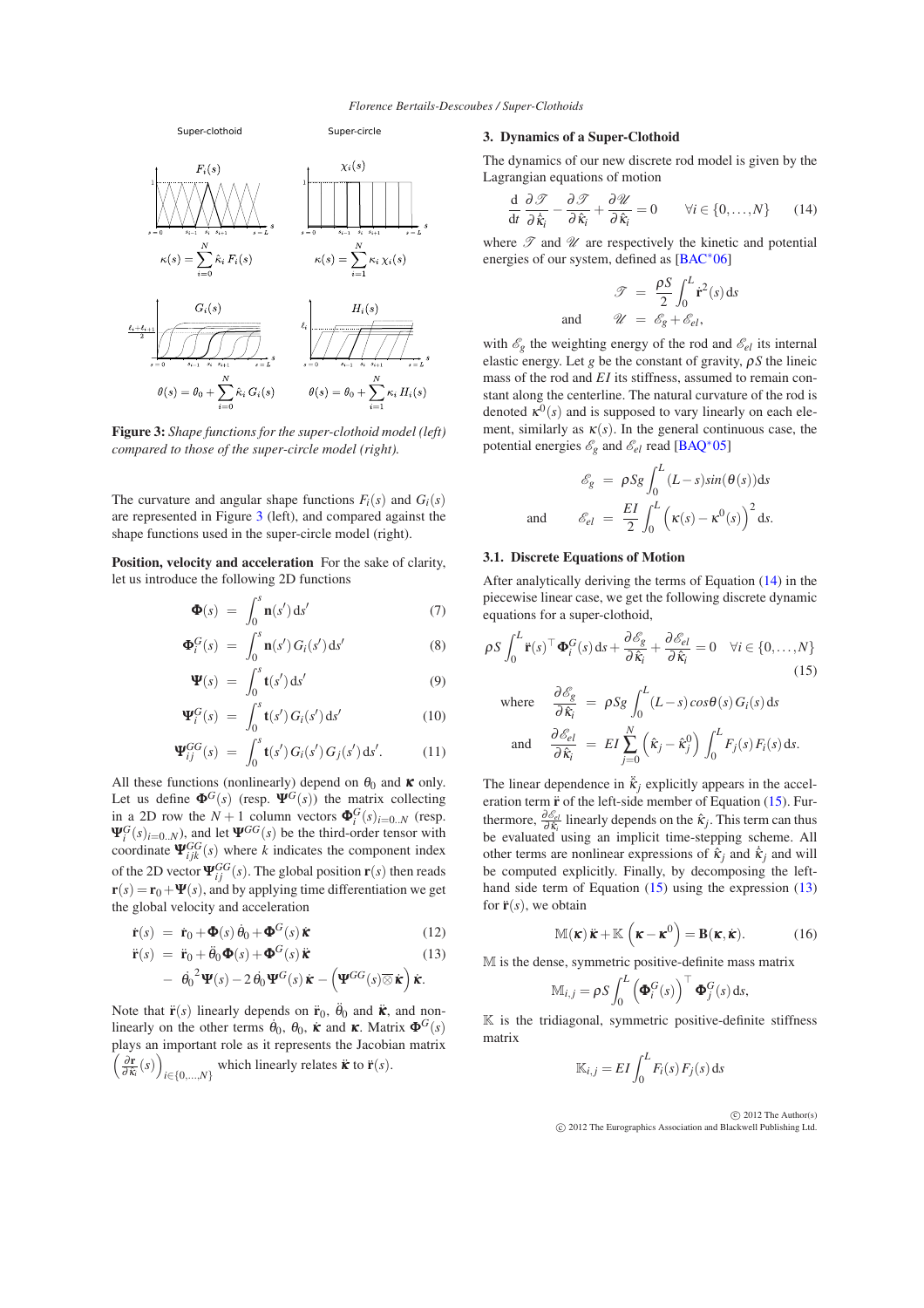<span id="page-5-3"></span>with 
$$
\mathbb{K}_{i,i} = EI \int_0^L F_i^2(s) ds = EI\left(\frac{\ell_i + \ell_{i+1}}{3}\right)
$$
  
and  $\mathbb{K}_{i-1,i} = EI \int_0^L F_{i-1}(s) F_i(s) ds = EI \frac{\ell_i}{6}$ ,

and  $\mathbf{B} = \{B_i\}_{i \in \{0, ..., N\}}$  collects all other (nonlinear) terms,

$$
B_i = \frac{\partial \mathcal{E}_g}{\partial \hat{\kappa}_i} - \rho S \left( \int_0^L \ddot{\mathbf{r}}^*(s)^\top \boldsymbol{\Phi}_i^G(s) \, ds \right)
$$

<span id="page-5-2"></span>where  $\ddot{\mathbf{r}}^*(s) = \ddot{\mathbf{r}}(s, \dot{\mathbf{k}} = \mathbf{0})$  is the free acceleration of the rod.

### **3.2. Internal Damping**

We use the same heuristics as in the super-helix model [\[BAC](#page-9-0)∗06] for modeling internal damping, and simply add the supplementary implicit term  $\mu$  K $\dot{\boldsymbol{\kappa}}$  to the left-hand side of Equation [\(16\)](#page-4-5) where  $\mu \ge 0$  is the internal damping coefficient. Intuitively, increasing the damping coefficient reduces the amounts of bending deformation of the rod. Note that using a small (but non-zero) value preserves the rod's "nervosity" while filtering out high-frequency oscillations, thus helping stabilize the simulation of the model.

## **3.3. External Forces**

As in [\[BAC](#page-9-0)∗06], external forces can be modelled in an unified way using a lineic density of distribution **p**(*s*). The contribution of this force density to the dynamic equations [\(16\)](#page-4-5) is computed by projecting  $\mathbf{p}(s)$  onto the  $\mathbf{\Phi}_i$  vectors, leading to a generalized force vector  $\mathbf{F} = \{F_i\}$  of size  $N+1$  with

$$
F_i = \int_0^L \mathbf{\Phi}_i^G(s)^\top \mathbf{p}(s) \, \mathrm{d}s. \tag{17}
$$

To account for new external forces in the dynamic equations  $(16)$ , one should only add the contribution  $F_i$  to the right-hand side term  $B_i$  given in Equation [\(17\)](#page-5-0). Note that in our current dynamic equations, the derivative of the weighting energy  $\mathscr{E}_g$  already accounts for the gravitational force, corresponding to a constant force density  $\mathbf{p}_g = \rho S \mathbf{g}$ . In the following, we derive the expression for a few other important external forces, such as air viscous friction and punctual forces, and explain how to model frictional contact.

**Air viscous friction** We model air viscous friction by the force density  $\mathbf{p}_v(s) = -v \dot{\mathbf{r}}(s)$ , where v represents the air viscous coefficient. The corresponding generalized force contribution reads

$$
F_i = -\nu \int_0^L \mathbf{\Phi}_i^G(s)^\top \dot{\mathbf{r}}(s) \, \mathrm{d}s. \tag{18}
$$

Integration is performed numerically (see Section [3.5\)](#page-5-1).

**Punctual forces** A punctual force applying to the location  $s_j$  is modeled using a Dirac force distribution  $p(s) =$ **P** $\delta(s - s_j)$ , with the Dirac function defined such that  $\int_E \delta(s - s_j) ds = 1$  if  $s_j \in E$ , 0 else. The expression of the generalized force contribution is thus simply given by

$$
F_i = \mathbf{\Phi}_i^G(s_j)^\top \mathbf{P},\tag{19}
$$

which only requires one evaluation of  $\Phi_i^G$ (*s*).

 $\odot$  2012 The Author(s)

**Frictional contact** We follow the generic constraint-based approach proposed by Bertails et al. [\[BDCDA11\]](#page-10-18). A generalized contact force at location  $s_j$  is modeled as an implicit punctual force  $\mathbf{F} = \mathbf{J}^\top \mathbf{r}$  with **r** the unknown (local) contact force (playing the role of a Lagrangian multiplier) and **J** the Jacobian matrix  $\mathbf{\Phi}^{G}(s_i)$ . Exact Coulomb friction is considered by adding a supplementary unknown, **u**, which stands for the relative velocity between the two colliding objects, and relates to **r** through the simple equation  $f^{AC}(\mathbf{u}, \mathbf{r}) = \mathbf{0}$ , where  $f^{AC}$  is the (nonsmooth) Alart-Curnier function. The dynamic problem with frictional contact can then be formulated as a nonsmooth root-finding problem, and solved using a standard Newton's algorithm [\[BDCDA11\]](#page-10-18).

## **3.4. Time Discretization**

**Implicit bending stress** For the numerical solving of Equation [\(16\)](#page-4-5) we used a semi-implicit Euler integration scheme. Linear terms such as the elasticity term and internal damping are computed implicitly, whereas all other (nonlinear) terms (gyroscopic terms and external forces - except contact forces) are evaluated explicitly. We observed that the implicit computation of the bending terms plays a major role in the stability of the simulation: compared to nodal models, for which the bending terms are nonlinear and have to be com-puted semi-explicitly [\[ST07,](#page-10-8) [BWR](#page-10-11)<sup>∗</sup>08], our model turns out to remain much more stable, even for high deformations and for a large time step (in practice, we have used a time step close to 10 ms for all our simulations).

<span id="page-5-0"></span>**Adaptive time step** To improve the stability of the simulator in the case of large variations of the motion (during the interactive manipulation of the model by a user, for instance), we have implemented an adaptive time step that automatically refines when the numerical integration error – evaluated as the norm of the difference between next generalized velocity and current generalized velocity of the rod – exceeds a certain threshold. In practice, we have observed that this adaptive scheme works well in most situations as it both improves the accuracy of computations and greatly limits possible simulator's failures in the case of rough motions.

## <span id="page-5-1"></span>**3.5. Implementation**

We have implemented the super-clothoid model in C/C++, and used the Numerical Recipes library [\[PTVF07\]](#page-10-17) for numerically evaluating integrals having no closed form, by way of using Romberg integration. Note that any scientific computing library allowing for numerical integration could be used in replacement. For the sake of robustness and efficiency, we carefully perform formal computations as far as possible with the help of the Maple software [\[Map10\]](#page-10-19). For instance, all kinematics terms are stored in a formal format and are only evaluated when needed. We typically resort to numerical approximation when assembling the linear system to be solved at each time step.

c 2012 The Eurographics Association and Blackwell Publishing Ltd.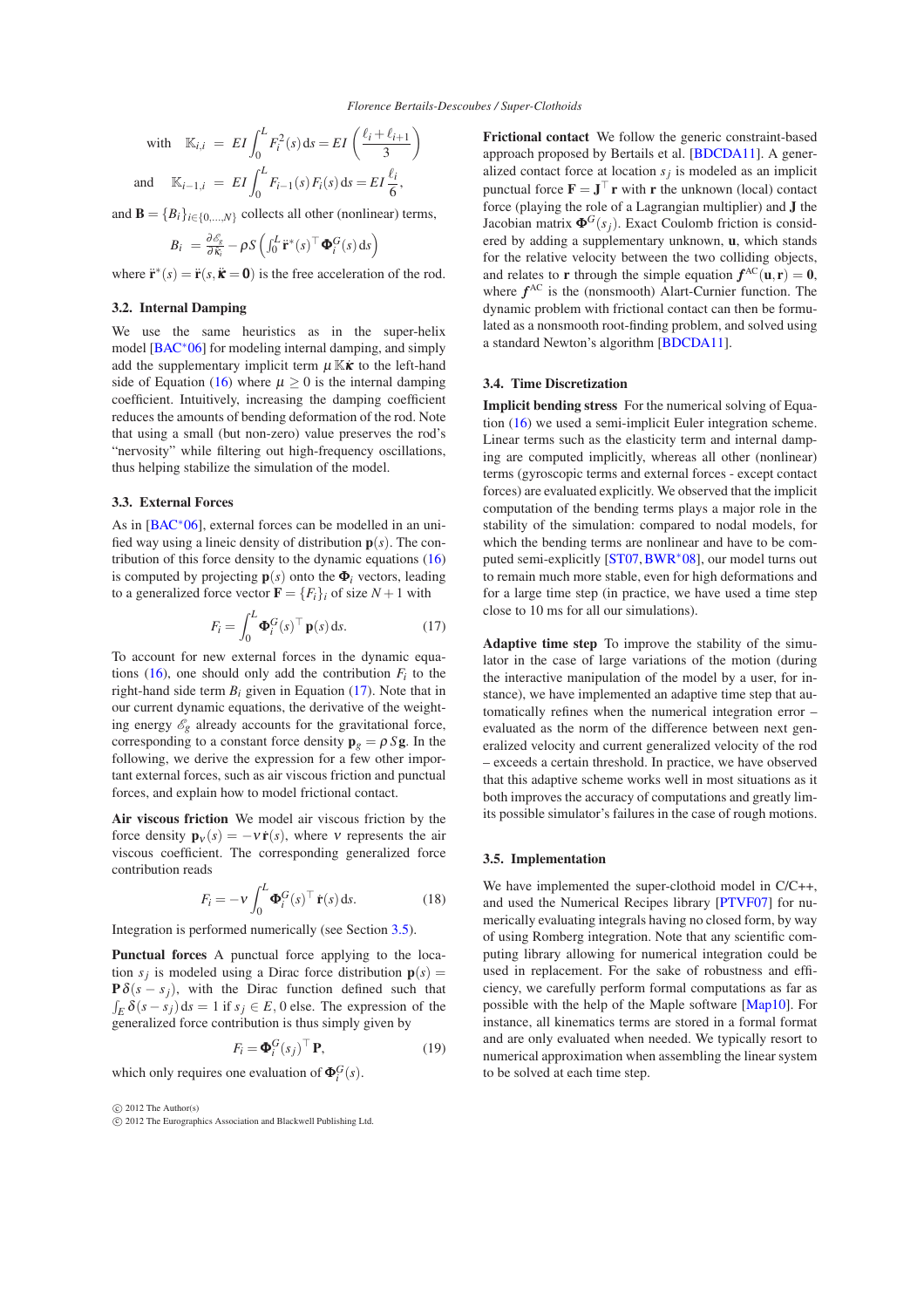## <span id="page-6-2"></span><span id="page-6-0"></span>**4. New Boundary Conditions and Constraints**



**Figure 4:** *Various configurations of the super-clothoid (N* = 4*) subject to new boundary conditions and/or constraints.*

Until now we have assumed that the rod was clamped at the left end, in terms of both its position  $(r_0)$  and its orientation  $(\theta_0)$ . A one-side clamped rod indeed turns out to be a suitable model for a large range of common thin objects such as hair, grass, trees, etc., for which the position and direction of clamping are meaningful. For other systems such as a pendulum, a rope or a designed path, it may however be useful to either fix or release both ending orientations and/or positions. In this section we show that with a small set of changes made to our super-clothoid model, we manage to capture the complete set of all these different configurations, and thus give the user the choice of modelling a wide range of phenomena, represented in Figure [4.](#page-6-2)

### <span id="page-6-1"></span>**4.1. Relaxing Clamping Constraints at the Left End**

The principle consists in adding the left end position  $\mathbf{r}_0 =$  ${r_{0,x}, r_{0,y}}$  and/or the angle  $\theta_0$  as new degrees of freedom of the system. Let  $\xi = {\xi}_i$  be the vector of size  $n' > N + 1$ collecting the unknowns of the system. Its  $N+1$  first coordinates are composed of the  $\hat{\kappa}_i$  and its last coordinates composed of either  $r_{0,x}$ ,  $r_{0,y}$  ( $n' = N + 3$ ) or  $\theta_0$  ( $n' = N + 2$ ), or both  $(n' = N + 4)$ . The new discrete equations of motion read

<span id="page-6-3"></span>
$$
\widetilde{\mathbb{M}}(\boldsymbol{\xi})\ddot{\boldsymbol{\xi}} + \widetilde{\mathbb{K}}\left(\boldsymbol{\xi} - \boldsymbol{\xi}^{0}\right) = \widetilde{\mathbf{B}}(\boldsymbol{\xi}, \dot{\boldsymbol{\xi}})
$$
(20)

where the matrices  $\tilde{M}$ ,  $\tilde{K}$  and vector  $\tilde{B}$  of size *n'* are computed from the original ones with only a few modifications, as explained in Appendix [A.](#page-10-20) We denote  $\xi^0$  the vector of size *n'* collecting the  $N + 1$  scalars  $\hat{\kappa}_i^0$ , and then filled up with 0.

Figure [4,](#page-6-2) top row, depicts the whole set of rods configurations we are now able to model. In the case when the angle  $\theta_0$  is released, we add some internal dissipation  $\tau \dot{\theta}_0$ ,  $\tau \ge 0$ to its dynamics, similarly as in Section [3.2,](#page-5-2) in order to stabilize the system and avoid brusque changes in orientation.

#### **4.2. Adding Bilateral Constraints at the Right End**

**External constraints** We define three different types of configuration constraints of the form  $C(\zeta) = 0$ , applied onto the location  $s_c$  of the centerline (one may choose  $s_c = L$  to constrain the right end of the rod):

- a nonlinear position constraint of dimension 2, denoted  $\mathbf{C}_\mathbf{r}(\boldsymbol{\zeta}) = \mathbf{r}(s_c) - \mathbf{r}_f;$
- a linear, scalar angular constraint,  $C_{\theta}(\zeta) = \theta(s_c) \theta_f$ ;
- a linear, scalar curvature constraint,  $C_{\kappa}(\zeta) = \kappa(s_c) \kappa_f$ ,

where  $\mathbf{r}_f$ ,  $\theta_f$  and  $\kappa_f$  are fixed (*e.g.*, imposed by the user).

We add  $n_c$  scalar bilateral constraints of any type above (the position constraint splits into two scalar constraints that are linearized) to the original system  $(20)$  by augmenting the vector of unknowns  $\zeta$  with a Lagrangian multiplier  $\lambda$ of size  $n_c$ , and formulate the bilateral constraints at the velocity level. This leads to the following constrained system

$$
\begin{cases} \widetilde{\mathbb{M}}(\xi)\ddot{\xi} + \widetilde{\mathbb{K}}(\xi - \xi^0) & = \widetilde{\mathbf{B}}(\xi, \dot{\xi}) + \mathbb{H}^\top \lambda \\ \mathbb{H}\dot{\xi} & = \mathbf{D} \end{cases} (21)
$$

where the matrix  $\mathbb{H}$  of size  $(n_c, n')$  collects the Jacobian matrices of the constraints, and the vector **D** of size  $n_c$  collects the constant terms of the constraints. For each type of constraint mentioned above, these terms respectively read (assuming the left clamping end constraints are relaxed)

$$
\mathbb{H}_{\mathbf{r}} = \left(\frac{\partial \mathbf{r}}{\partial \xi_i}(s_c)\right)_{0 \le i \le n'} = \left[\mathbf{\Phi}_0^G(s_c), \dots, \mathbf{\Phi}_N^G(s_c), \mathbf{e}_x, \mathbf{e}_y, \mathbf{\Phi}(s_c)\right]
$$
\n
$$
\mathbb{H}_{\theta} = \left(\frac{\theta}{\partial \xi_i}(s_c)\right)_{0 \le i \le n'} = [G_0(s_c), \dots, G_N(s_c), 0, 0, 1]
$$
\n
$$
\mathbb{H}_{\mathbf{k}} = \left(\frac{\kappa}{\partial \xi_i}(s_c)\right)_{0 \le i \le n'} = [F_0(s_c), \dots, F_N(s_c), 0, 0, 0]
$$

and  $\mathbf{D}_\mathbf{r} = \dot{\mathbf{r}}_f - \dot{\mathbf{r}}(s_c, \dot{\boldsymbol{\xi}} = 0)$   $\mathbf{D}_\theta = \dot{\theta}$  $\mathbf{D}_\kappa = \dot{\kappa}_f$ 

> $\circ$  2012 The Author(s) c 2012 The Eurographics Association and Blackwell Publishing Ltd.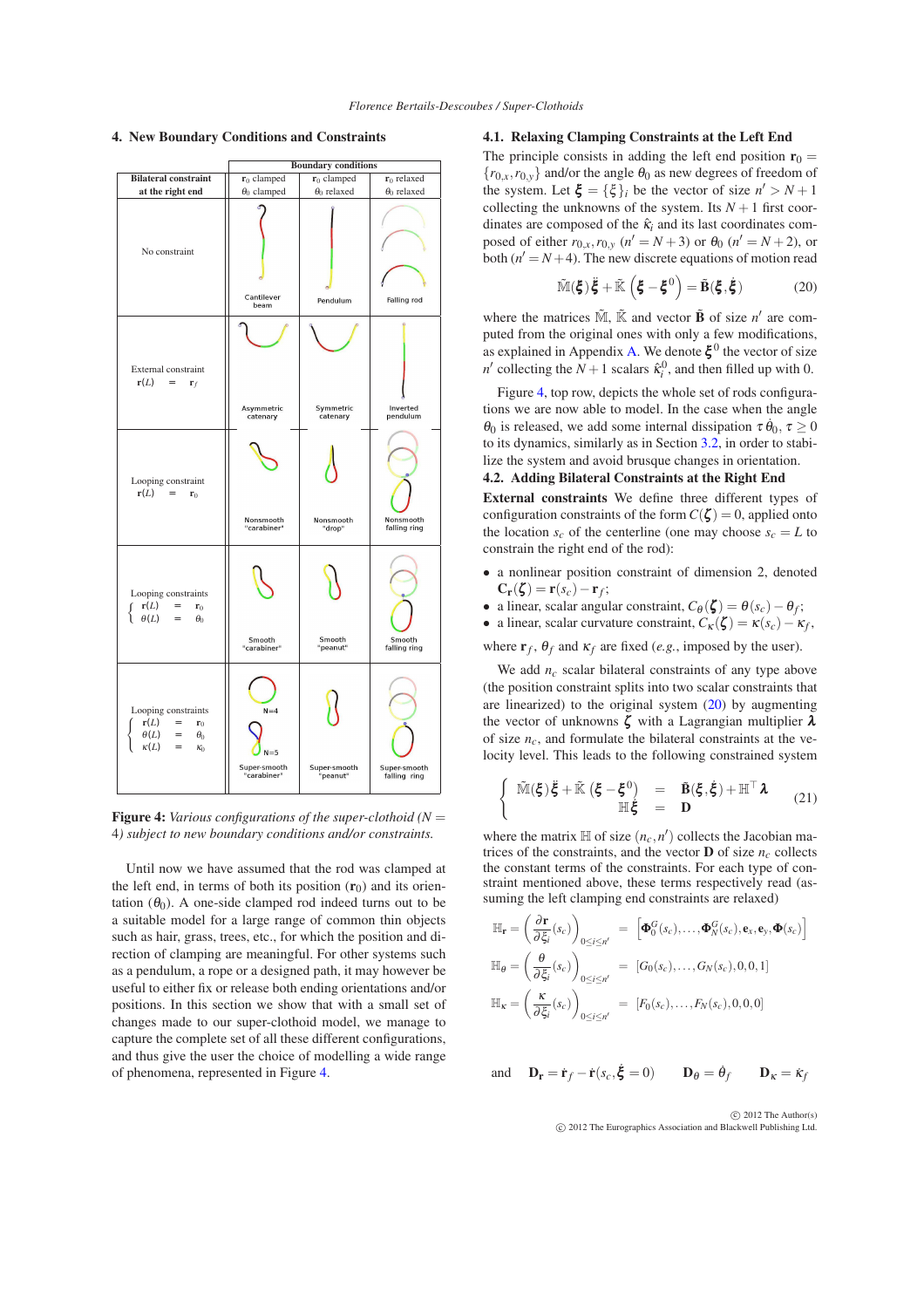<span id="page-7-3"></span>where  $\dot{\mathbf{r}}_f$ ,  $\dot{\theta}_f$  and  $\dot{\kappa}_f$  are evaluated with a discrete Euler scheme using previous and current time steps.

**Self-constraints** The three above constraints can of course be similarly derived for handling self-constraints, *e.g.*, for attaching the right end of the rod to its left end (forming a loop) or for glueing two different rods at a specific location. Let *A* and *B* be two rods (possibly representing the same rod) and  $s_c^A$ ,  $s_c^B$  two locations where the constraint applies, on rods *A* and *B* respectively (if  $A = B$  then we assume  $s_c^A \neq s_c^B$ ). Compared to the external constraint, the gradient matrix is simply replaced with

$$
\mathbb{H}_x=\mathbb{H}^A_{x^A}-\mathbb{H}^B_{x^B}
$$

where  $\mathbb{H}_{x^A}^A$  (resp.  $\mathbb{H}_{x^B}^B$ ) is the gradient of the quantity *x* (representing **r**,  $θ$  or  $κ$ ) relative to rod *A* (resp. rod *B*), evaluated at  $s_c^A$  (resp.  $s_c^B$ ). The vector **D** reads

$$
\mathbf{D}_{\mathbf{r}} = \dot{\mathbf{r}}^B(s_c^B, \dot{\xi}^B = 0) - \dot{\mathbf{r}}^A(s_c^A, \dot{\xi}^A = 0) \qquad \mathbf{D}_{\theta} = 0 \qquad \mathbf{D}_{\kappa} = 0.
$$

Figure [4,](#page-6-2) second row, depicts simple rod systems with various left end boundary conditions, subject to an external position constraint at the right end. In the case when the left clamped angle is relaxed, one gets a rod system with symmetric ends. When the left clamped position is additionally relaxed, one retrieves a pendulum system where the two ends are inverted compared to the one depicted in the first row, second column. The three last bottom rows of the figure illustrate the effect of applying self-constraints of various types (position, position and angle, position, angle and curvature) joining the right end to the left end of the rod. Note that adding an angular (resp. curvature) constraint to lowerorder constraints enforces the  $G^1$  (resp.  $G^2$ ) smoothness of the resulting looping curve.

## <span id="page-7-0"></span>**5. Inverse Statics: from Curve Design to Animation**

Resolving the inverse statics problem with our superclothoid model allows us to bridge the gap between the geometric design of smooth curves and their physically-based deformation.



**Figure 5:** *Flowers sketched as piecewise clothoids by the user and converted into super-clothoids (N* = 2*). Without performing stable inverse statics (left) the flowers fall under gravity, whereas with stable inverse statics (right) their original shape remains at stable equilibrium.*

 $\odot$  2012 The Author(s) c 2012 The Eurographics Association and Blackwell Publishing Ltd.

## **5.1. Sketching a Piecewise Clothoid**

We use the accurate curve fitting algorithm by Baran et al. [\[BLP10\]](#page-10-0) that allows the user to choose between either a piecewise clothoid approximation, or a piecewise circular arcs fit. This way, we are able to couple their fitting algorithm either to the super-circle model, or to our superclothoid model, and perform thorough comparisons between the two approaches (see Section [6\)](#page-8-0).

### **5.2. Inverse Statics**

Similarly as in [\[DJBDT10\]](#page-10-16), our goal is to find the parameters *EI*,  $\rho S$  and  $\kappa^0$  such that the current configuration of the rod is a stable rest position, *i.e.*, its potential energy  $\mathcal U$  is at a local minimum. The nice thing is that all the results regarding the computation of an equilibrium and its stabilization, derived in the super-circle case [\[DJBDT10\]](#page-10-16), are directly applicable to the super-clothoid case.

**Finding an equilibrium under gravity** The equilibrium problem  $\nabla \mathcal{U} = \mathbf{0}$  always admits a solution for  $\mathbf{\kappa}^0$ ,

<span id="page-7-1"></span>
$$
\mathbf{\kappa}^0 = \mathbf{\kappa}^{fit} - (\mathbb{K}(EI))^{-1} \mathbf{B}(\rho S, \theta_0^{fit}, \mathbf{\kappa}^{fit}, \ell^{fit}, \dot{\mathbf{\kappa}} = \mathbf{0}), \tag{22}
$$

where the parameters  $EI$  and  $\rho S$  can freely span the entire positive real space. In Equation  $(22)$ , we have explicitly mentioned the dependence of the matrix  $K$  (resp. of the vector **B**) on the parameter *EI* (resp.  $\rho S$ ). The vector **B** is computed for a static configuration ( $\dot{\mathbf{r}} = \mathbf{0}$ ), using the fitting values  $\theta_0^{fit}$ ,  $\boldsymbol{\kappa}^{fit}$ ,  $\ell^{fit}$  output from the geometric fitting step. Finally, compared to [\[DJBDT10\]](#page-10-16) where finding an equilibrium amounts to solving *N* independent scalar equations (diagonal system), solving Equation [\(22\)](#page-7-1) here requires the inversion of a positive-definite tridiagonal system of size  $N + 1$ , which can still be done very efficiently.

**A sufficient condition for stability** The Hessian of the potential energy reads  $\nabla^2 E_p = EI \mathbb{T} + \rho S \mathbb{S}$  where  $\mathbb{T} = \frac{1}{EI} \mathbb{K}$  is a symmetric, positive-definite tridiagonal matrix and S a real symmetric matrix, with

$$
\mathbb{S}_{ij} = -g \int_0^L (L - s) \sin \theta(s) G_i(s) G_j(s) \, ds.
$$

Note that both  $\mathbb T$  and  $\mathbb S$  are independent of *EI*,  $\rho S$ , and  $\mathbf{x}^0$ . With a similar reasoning as in [\[DJBDT10\]](#page-10-16), we find a sufficient condition such that  $\nabla^2 E_p$  is positive-definite,

<span id="page-7-2"></span>
$$
\frac{EI}{\rho S} > -\frac{\lambda_N}{\gamma_N},\tag{23}
$$

where  $\lambda_N$  is the minimal eigenvalue of S and  $\gamma_N$  the minimal (strictly positive) eigenvalue of T. Compared to [\[DJBDT10\]](#page-10-16), evaluating condition [\(23\)](#page-7-2) requires some extra computations for extracting the eigenvalues  $\gamma_i$  of the matrix  $\mathbb T$ . However, computing the eigenvalues of a real symmetric tridiagonal matrix can be efficiently achieved, for instance using a QL decomposition algorithm [\[PTVF07\]](#page-10-17).

Finally, based on Equation [\(23\)](#page-7-2), by either increasing *EI* or decreasing  $\rho S$ , the stability of the rest shape under gravity can always be guaranteed, whatever the input curve is.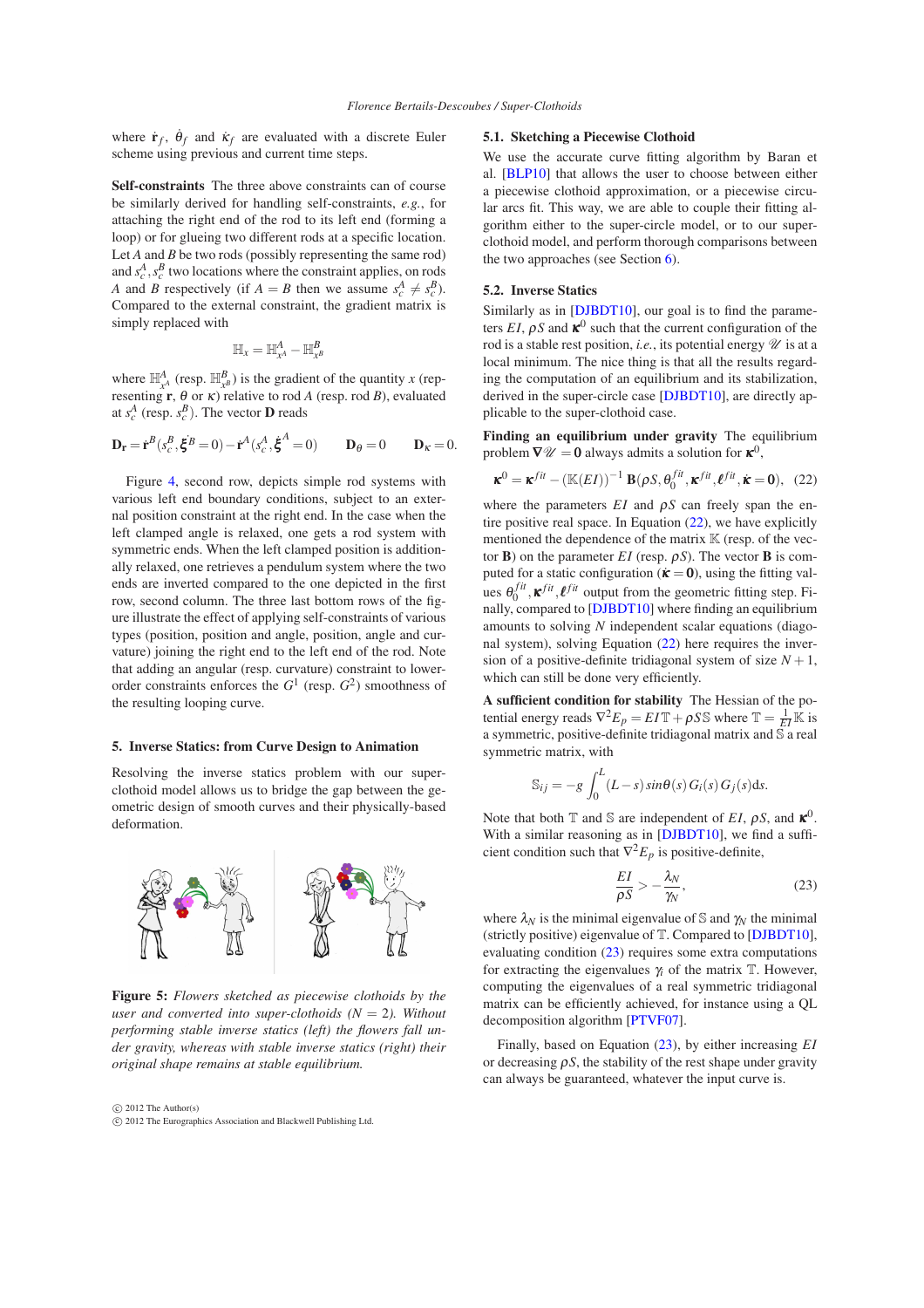## <span id="page-8-3"></span><span id="page-8-0"></span>**6. Results**

In this section we provide some validation of the superclothoid model against lower-order models, show some application results, and discuss the limitations of our approach. All our simulations are part of the accompanying video.

## **6.1. Validation**

We have compared our super-clothoid model to two lowerorder models, the articulated chain of rigid bodies [\[Fea83,](#page-10-21) [Had06\]](#page-10-14) and the super-circle model [\[BAC](#page-9-0)∗06], in terms of geometric and motion accuracy, numerical robustness, and computational efficiency.

<span id="page-8-1"></span>

**Figure 6:** *Bringing dynamics to the tail of a photographed cat figurine, using (left) a super-circle and (right) our superclothoid model. Compared to the super-circle model, the super-clothoid requires less elements for fitting the initial shape of the tail (9 instead of 11) and, more importantly, offers more visually pleasing (smoother) animation results.*

**Geometric accuracy and smoothness** Figure [6](#page-8-1) shows the geometric fitting and the subsequent animation of the 2D tail of a cat figurine, by using either the super-circle primitive or our new super-clothoid model. Beyond its superior richness of representation – only 9 clothoid arcs are sufficient to accurately capture the shape of the tail, compared to 11 circular arcs, the piecewise clothoid primitive provides a more aesthetic  $(G^2$ -smooth) depiction of slender objects, and this level of smoothness is preserved all along animation. For this experiment the chain of articulated bodies was too unstable (see below) for representing a worthy model for comparison.

**Motion accuracy** Figure [7](#page-8-2) illustrates, on a rod swinging motion under gravity, the gain in precision and smoothness brought by the super-clothoid model compared to the two other approaches. When using a very high resolution  $(N = 50$  elements), the three models converge towards the same motion (close to the continuous case), which serves as a reference basis for our comparisons.

With only 4 elements, we note that the super-clothoid model produces a motion that is very close to the reference. In contrast, with the super-circle model, the circular arcs remain quite visible up to  $N = 4$  elements, and highly curved parts, especially near the clamped end, are unsatisfactorily approximated even for a large number of elements  $(N \leq 20)$ . This is even more critical for the articulated rigid body model, where at least 20 elements are necessary to reproduce the motion with a sufficient resolution. For further

accuracy, these two models would require an adaptive, nonuniform distribution of elements along its centerline with short elements located at the highly deformed parts. We found that such an adaptive algorithm is not necessary for our super-clothoid model to be accurate all along the rod.

<span id="page-8-2"></span>

**Figure 7:** *To get an equivalent visual result for a swinging motion, 20 elements have been used for the chain of rigid segments (left), 8 for the super-circle (middle), and only 4 for the super-clothoid (right).*

**Numerical robustness** While the articulated chain of rigid bodies suffers from stability issues when simulating the motion of undamped rods, we have noted that the numerical robustness is equivalent for the two other models. With a fixed time step ( $dt = 11$  ms), the super-circle model diverges for large and fast motions, similarly as for the super-clothoid model. We thus have also incorporated our adaptive time step scheme to the super-circle model so as to perform fair comparisons between the two. With the adaptive time step, we could only observe that a high, similar level of stability was achieved by both models.

**Computational efficiency** All our experiments were run on a single threaded application running on a laptop equipped with an Intel Core 2 Duo CPU at 2 GHz. The super-clothoid model turns out to be fully interactive up to 15 elements, which actually represents a wider range than the one we have been using for our applications in practice. As expected however, due to the recourse to accurate numerical integration, this model cannot, from a mere animation viewpoint, compete with the two other, analytical models, and especially with the extremely fast (up to 300x faster) supercircle model, for which all integrals computations have been worked out by hand and hard-coded. Nevertheless, in the context of unifying curve design and animation, the superclothoid model offers the best deal, as explained in the discussion Section [6.3.](#page-9-2)

### **6.2. Examples of Applications**

**Bringing life to pictures** If you look around you, you will see how many objects are made of planar, long and thin parts. These range from chair bars, curtain rods, decorative objects, to pattern designs on paper walls, cloth, and household linens. Thanks to our new dynamic primitive, it becomes straightforward to animate such 2D objects, thus bringing some dynamics to still images. Figure [6](#page-8-1) provides an example of this picture animation process.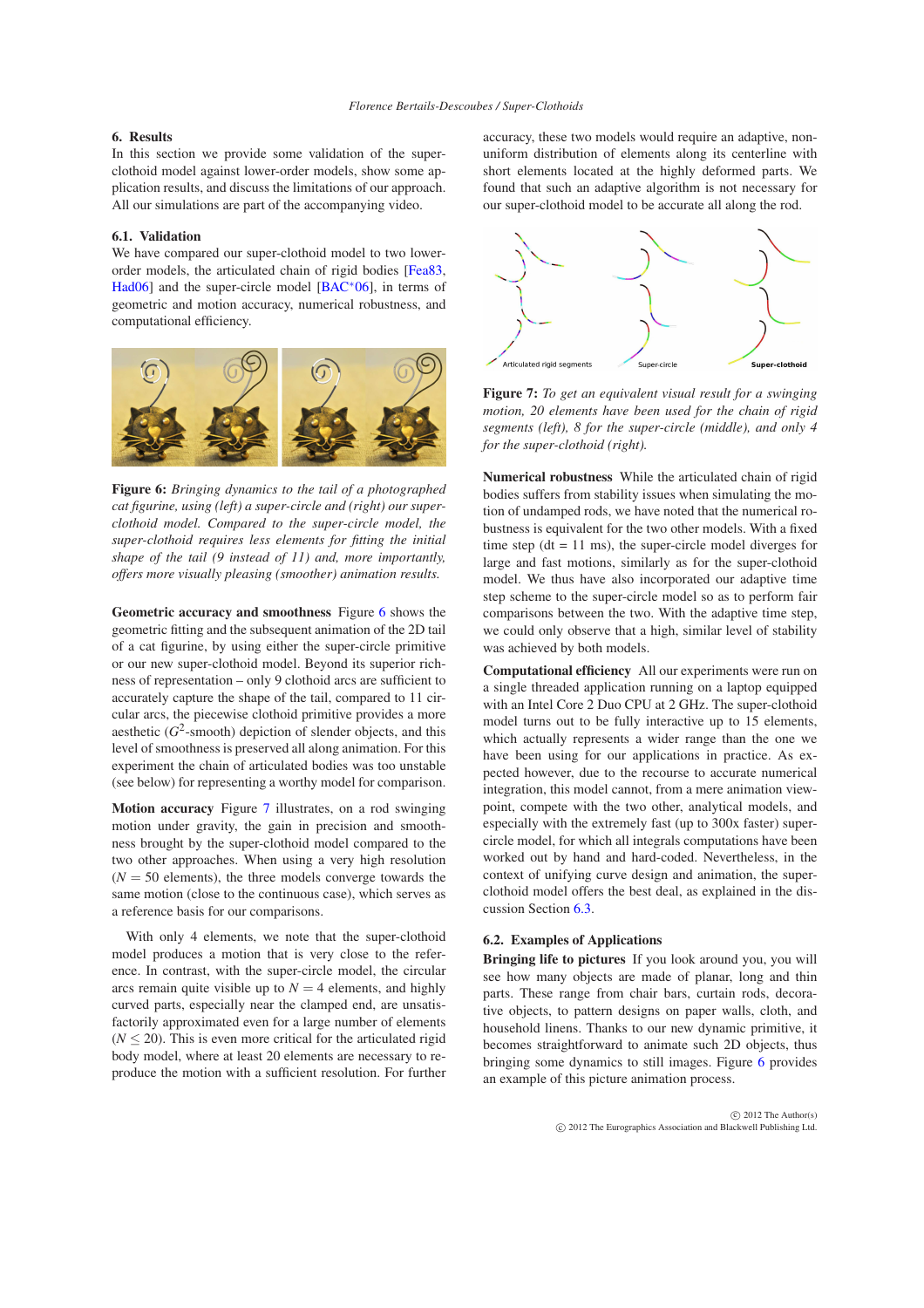<span id="page-9-4"></span>**Secondary motion in 2D animation** Thanks to the wide range of configurations offered by setting multiple boundary conditions and bilateral constraints to our model (see Section [4\)](#page-6-0), we are able to animate various 2D dynamic objects. As an example, the video presents a ball composed of a smooth closed super-clothoid that falls under gravity before colliding with the ground. Due to Coulomb friction, this deforming "ball" may slide or roll on the ground.

| Example             | Left end | Contact        | Inverse        |
|---------------------|----------|----------------|----------------|
| $(N$ elements/rod)  | relaxed? | & constraints? | statics?       |
| Cat tail $(9)$      | Nο       | No             | Yes            |
| Statuette leg $(2)$ | No       | N <sub>0</sub> | Yes            |
| Falling ball (4)    | Yes      | Yes            | N <sub>0</sub> |
| Flowers $(2)$       | Nο       | No             | Yes            |

**Table 1:** *Important features for our example demos.*

#### <span id="page-9-2"></span>**6.3. Limitations and Discussion**

Unlike lower-order rod models (articulated rigid bodies and super-helix), the super-clothoid model requires spatial numerical integration for computing the discrete equations of motion. This is due to the non-closed form of the geometry of a clothoid, which relies on the Fresnel integrals. As mentioned above, accurate numerical approximation does not alter the stability of the system, but it does affect its computational cost. This supplementary cost is the price to pay for gaining one order of precision and smoothness in the geometry as well as in the mechanical behavior of the system. As illustrated above, this gain of smoothness is relevant in all our simulations. Moreover, a low number of elements (typically, *N* ranging between 5 and 10) proves sufficient for capturing complex deformations at a high resolution.

<span id="page-9-3"></span>

**Figure 8:** *An initially straight curve is optimally represented with one element (left), whatever the geometric primitive used. After conversion into the corresponding dynamic model, gravity is applied (right). With a rigid segment, the curve cannot deform and with a circular arc, motion looks unnaturally constrained. In contrast, with a clothoidal arc, the curve nicely bends and unfolds on the ground.*

One could still argue that by using lower-order models, it would be affordable to artificially refine input curves so as to get a sufficient resolution for animation without degrading performance too much. For that purpose, the circular arcs reconstruction method proposed in [\[DJBDT10\]](#page-10-16) lets the user choose the resolution of the reconstruction, depending on what he/she desires as for the animation precision. Since animation comes at the end of the pipeline, such a process

 $\odot$  2012 The Author(s)  $\odot$  2012 The Eurographics Association and Blackwell Publishing Ltd. may require many tests and trials before the user finds a suitable resolution. Moreover, the authors mention algorithmic issues when trying to excessively refine the curve with very small arcs. In contrast, here we are concerned with a much closer unification between geometric curve design and animation. We claim that the resolution of the piecewise arcs primitive should only depend upon the *geometric precision*, should be *optimal*, and should be *automatically* computed from the sketched curve, as done in most approximation methods [\[MS08,](#page-10-6) [BLP10\]](#page-10-0). In this context the super-clothoid model offers the best deal compared to low-order models. Figure [8](#page-9-3) shows that even an extremely low resolution will yield fairly rich deformations. Moreover, as illustrated in Figures [1](#page-1-0) and [6,](#page-8-1) a low resolution will still ensure the fairness property all along animation. In other words, the required input geometric resolution is *compatible* with the needs of animation. This is not the case for the two lower-order models for which there exists a huge gap between the required geometric resolution and the required animation resolution.

### **7. Conclusion**

We have introduced the super-clothoid model, a new compact and robust physics-based primitive for simulating the dynamics of a piecewise clothoid. With only a few clothoidal elements, this model is able to interactively capture the elastic deformations of a wide range of 2D systems such as cantilever beams, pendulums, smooth closed curves, possibly subject to contact and friction. Combined with inverse statics, this approach bridges the gap between the geometric design of smooth curves and their subsequent animation, opening the way for new interactive and dynamic design interfaces. In the future, we would like to extend the class of created objects to complex combinations of curves and to the handling of 2D objects defined by an extensible contour. Designing a 3D super-clothoid model is also part of our motivation, given the numerous applications in 3D animation as well as the recent interest towards 3D piecewise clothoids in computer vision and geometric de-sign [\[GXH01,](#page-10-22) [BHHT10,](#page-10-23) [HT10\]](#page-10-3).

#### **Acknowledgments**

The author would like to thank Romain Casati and Alexandre Derouet-Jourdan for sharing their code on articulated rigid bodies and static fitting, respectively, and all the anonymous reviewers for their very helpful comments.

#### **References**

- <span id="page-9-0"></span>[BAC∗06] BERTAILS F., AUDOLY B., CANI M.-P., QUERLEUX B., LEROY F., LÉVÊQUE J.-L.: Super-helices for predicting the dynamics of natural hair. *ACM Trans. Graph. 25* (2006), 1180– 1187. [1,](#page-1-1) [2,](#page-2-0) [4,](#page-4-6) [5,](#page-5-3) [8](#page-8-3)
- <span id="page-9-1"></span>[BAQ∗05] BERTAILS F., AUDOLY B., QUERLEUX B., LEROY F., LÉVÊQUE J.-L., CANI M.-P.: Predicting natural hair shapes by solving the statics of flexible rods. In *Eurographics short papers* (2005). [4](#page-4-6)